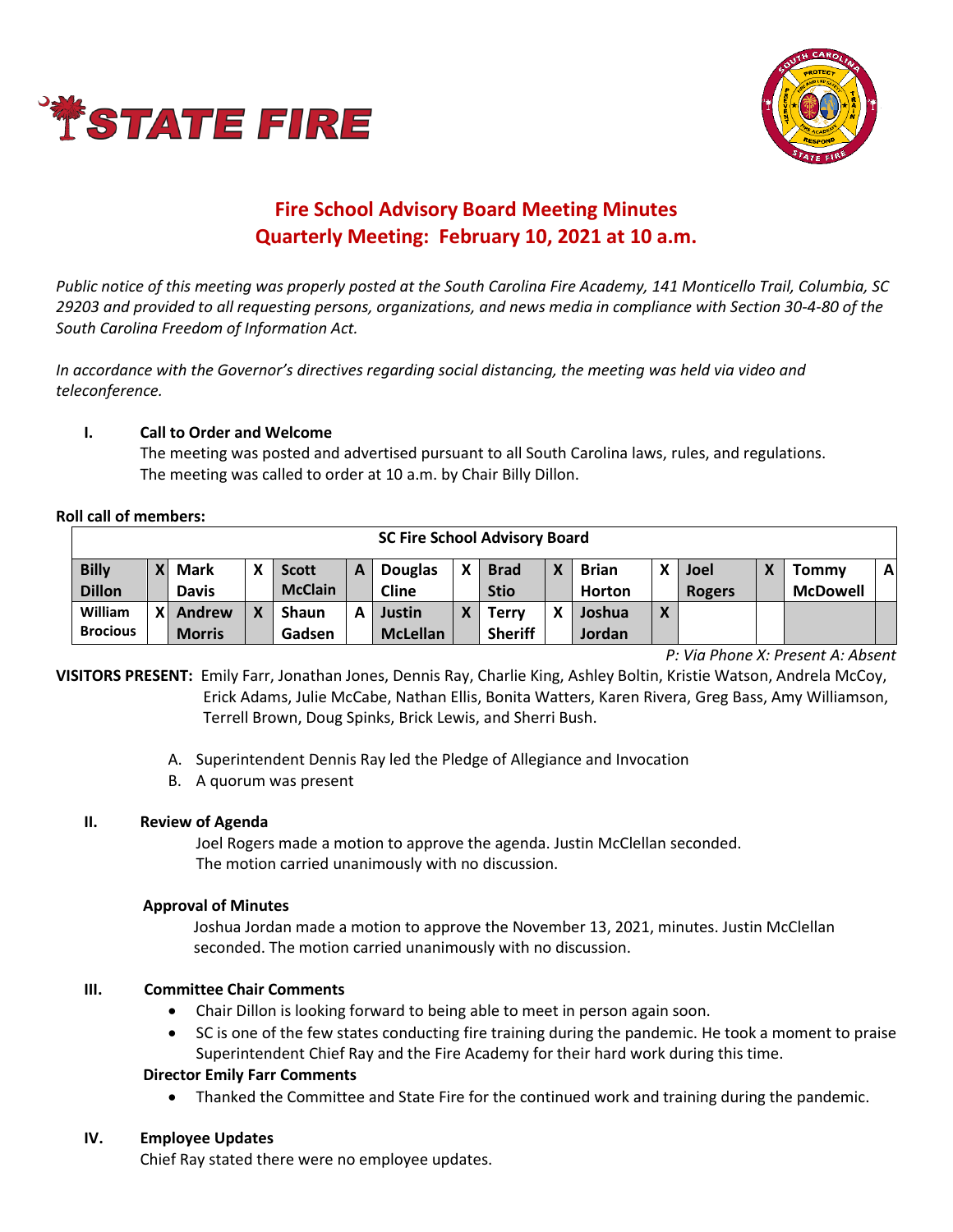# **V. Superintendent's Remarks**

Chief Ray presented the following updates:

- Briefly discussed the challenges of continuing to deliver training during the pandemic.
- SCFA held its first virtual graduation and first hybrid recruit school. Also hosted the first national webinar and virtual course delivery using Zoom. All were successful.
- The Superintendent's Minute video is available for viewing.
- Hosted two virtual delivery Instructor Development trainings.
- MOU's are in place with ambulance companies and EMS providers throughout the state so clinicals can be performed.
- Replaced LXR with ASC. Test banks are being loaded to the new system.
- Several consolidations are taking place with the NFPA standards in curriculum.
- Resumed Industrial and ARFF training onsite.
- Recruit school continues onsite.
- Received federal grant funds that will be used to replace the SC Fire Academy database, regional and onsite training trailers, extractors and dryers.
- SC State Fire partnered with SC Firefighters' Association and the Fire Chief's Association to sponsor several speakers for the Executive Chief Officer Weekend.
- SC State Fire is also partnering with the SCIAAI to host a Fire Investigation course.

# **VI. State Fire Marshal's Remarks**

Chief Jonathan Jones presented the following updates:

- State Fire continues to grow in terms of innovation and adaptability.
- Conducted from August December 2020: 395 Zoom sessions for 17,600 participants.

#### **Finance Related**

Chief Jones presented the following updates:

- FY20 ended with a deficit of approximately \$500,000. This deficit is not expected to impact the dayto-day operations, but it could delay some of the planned capital improvement projects.
- State Fire has seen a decrease of approximately 20 percent overall in terms of revenue compared to FY20. There is also approximately a 42 percent decrease overall compared to FY19. The largest deficit is due to reduced industrial training and the dormitory being closed for renovation.
- Dorms and cafeteria are over-budget due to the required changes in food preparations and dorm occupancy.
- Finance team is meeting to determine which expenses are reimbursable under the COVID relief law.

# **CPIP Project Updates**

Chief Jones, on behalf of George Stapleton, presented the following updates:

- Dorm project is closed. Funds leftover were transferred to the fire station project.
- Bay floors are being repaired in the fire station.
- Louvers in the fire station bay are being repaired.
- We are in phase II of the HVAC replacement project.
- Asphalt parking lots will be resurfaced. A new parking lot will be created at the USAR building.
- Training tower brick veneer will be replaced with precast concrete slabs. This project will be managed by State Fire.
- Maintenance staff has made upgrades and improvements in-house without it being a CPIP project.

# **Grants Update**

Chief Jones, on behalf of George Stapleton, presented the following updates: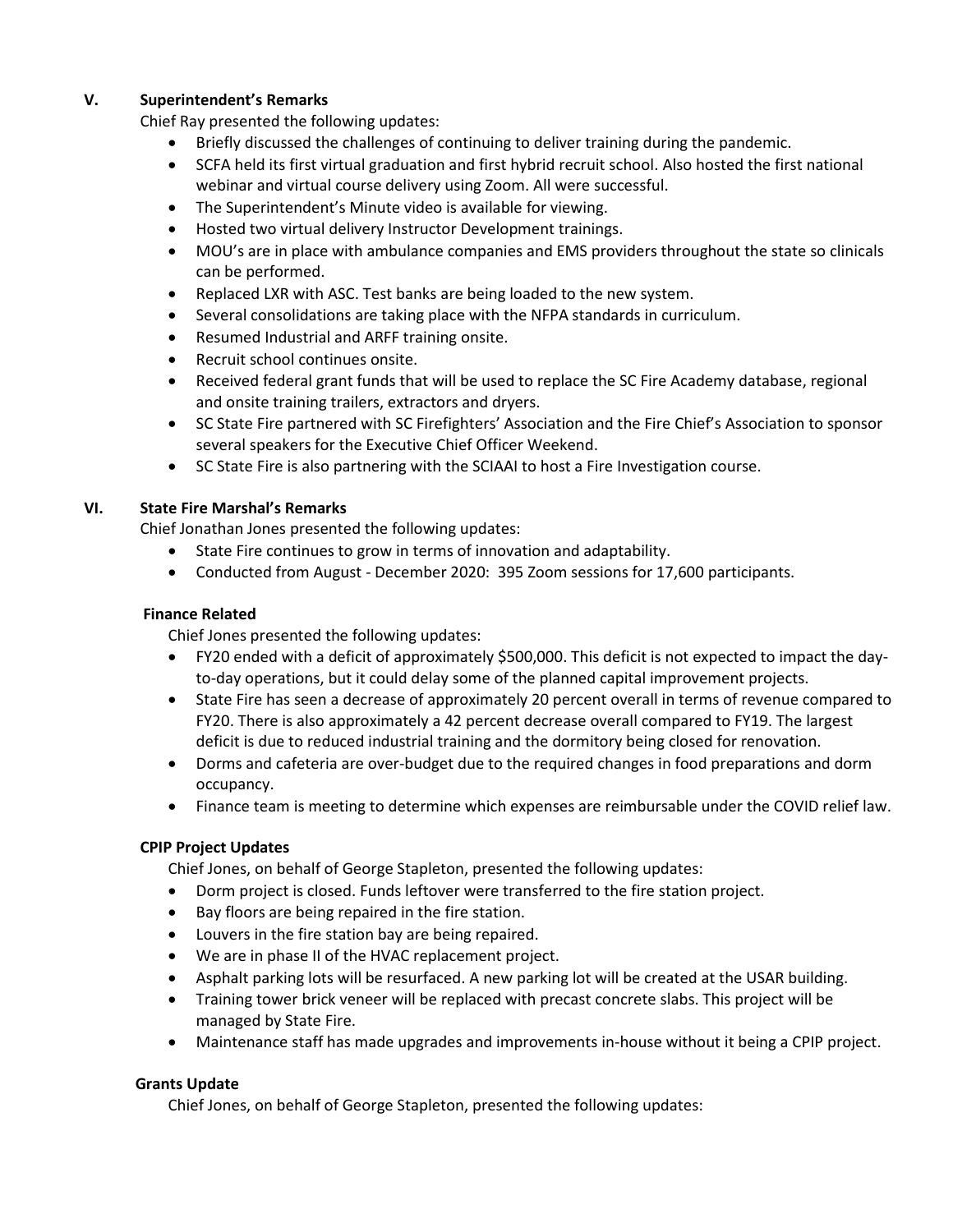- All of the Scott SCBA's, turn out gear, washer extractor, dryer, and defibrillators were replaced with the funds received from the AFG grant. Funds from this grant will also be used to replace the existing database along with regional and resident trailers.
- A SAFER Grant was awarded to employ a recruitment and retention coordinator.
- An AFG grant has been submitted to replace an old fire engine.

# **VII. SCFA Section Reports**

Facilities

Greg Bass provided a Facilities update:

- Repairs were made to AARF truck.
- Upgraded the fire panel in the cafeteria
- Robert Standridge started in October 2021 in the maintenance department.
- Redesigned the pump house.
- Redesigned the Class A building ceiling to better withstand the heat.
- Added drip legs to the SAFT.
- Commended landscaping and cafeteria staff for a job well done during pandemic.
- Ordered new State Fire cloth facemasks.

# Curriculum

Bonita Watters provided additional curriculum updates:

- Recruit graduations are now being streamed live.
- Virtually delivering I-300 and I-400 through Black Board Collaborate. PICO, DIMCO and STICO will be added this quarter.
- Virtually offered 5241 Fire and Life Safety Educator through Zoom. Skills were evaluated on the fourth day and tested (in person) on Friday.
- The Firefighter series, Instructor I & II, and the Fire Officer programs will be updated by Nov. 2021.

# **Training**

Terrell Brown provided an onsite training section update:

- Promoted Kristie Watson to Resident Training Supervisor.
- Promoted Don Headrick to Special Operations division.
- Graduated 22 students in the recruit program.
- Vacancy Resident Training has three full time positions open.
- Resident instructors are working with curriculum on classes that need to be reaccredited.
- Hired Eric Bolen as Region 5 Coordinator replacing Erick Adams, Regional Coordinator supervisor
- Region 1 was split into two regions creating Region 7. Region 1 is now housed at the Duncan Chapel FD. Wayne Craft was hired as the Region 7 Coordinator. His office is housed in the Anderson FD. Region 4 was split to add Region 3. The Region 3 coordinator will start Feb. 17, 2021. The search for a Region 4 coordinator is ongoing.

# EMS

Julie McCabe provided a training update:

- In 2020, 42 students tested the NREMT cognitive exam. The first attempt pass rate was 79 percent. This is 10 percent higher than the state average and eight percent higher than the national average.
- The EMS committees will meet in April 2021.
- Fairfield EMS has been added as a clinical site.
- Awarded two Zoll monitors (grant funding).
- EMS has set classes in the catalog.

# Accreditation

Andrela Riley provided an update:

• 99% of the accredited level and end of course exams have been uploaded to ACS.